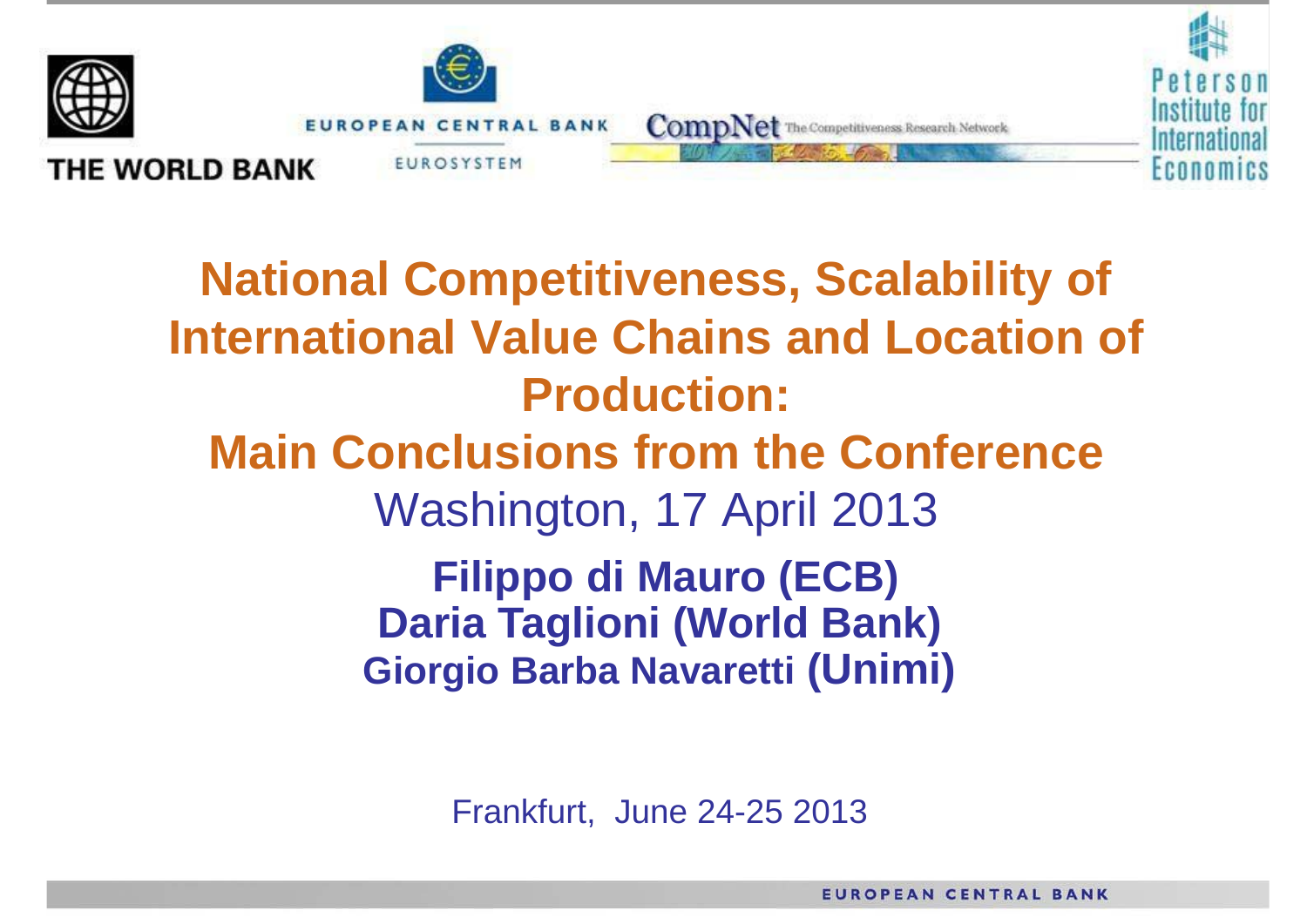# **What we learned in the conference about Global Value Chains (GVCs)**

- **1. We need new concepts and new measures to assess GVCs and their impact**
- **2. To be a successful exporter, a country needs to be a successful importer. Ultimately what matters is the value added generated by specific activities**
- **3. Mostly a regional affair?**
- **4. Goods have a high service component and motive to think of them separately is hard to defend.**
- **5. Revise trade and employment policies**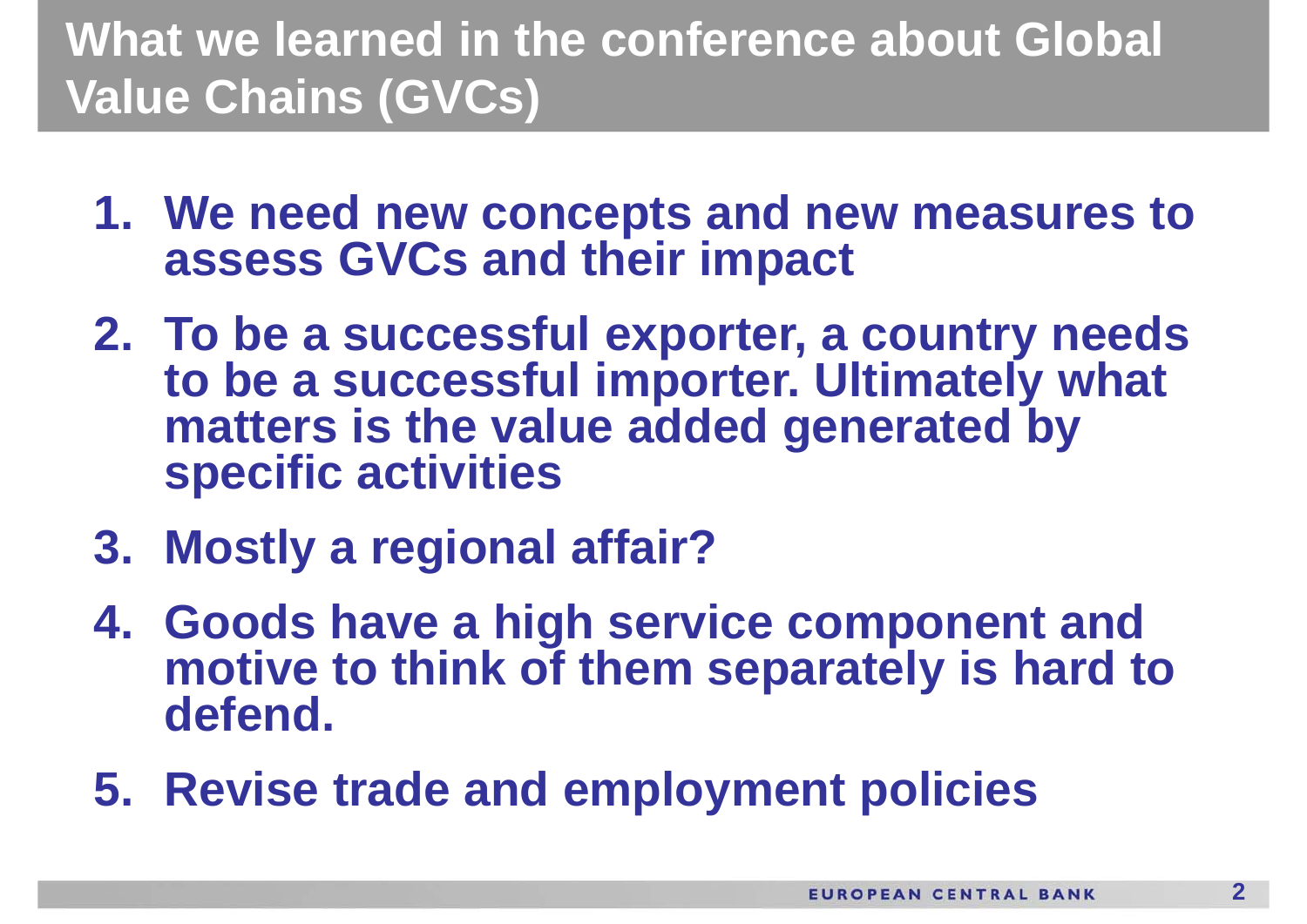# **1. Global patterns of sectoral specialisation are different when measured in value-added…**



*Source: GTAP, Koopman, Wang and Wei (2012)*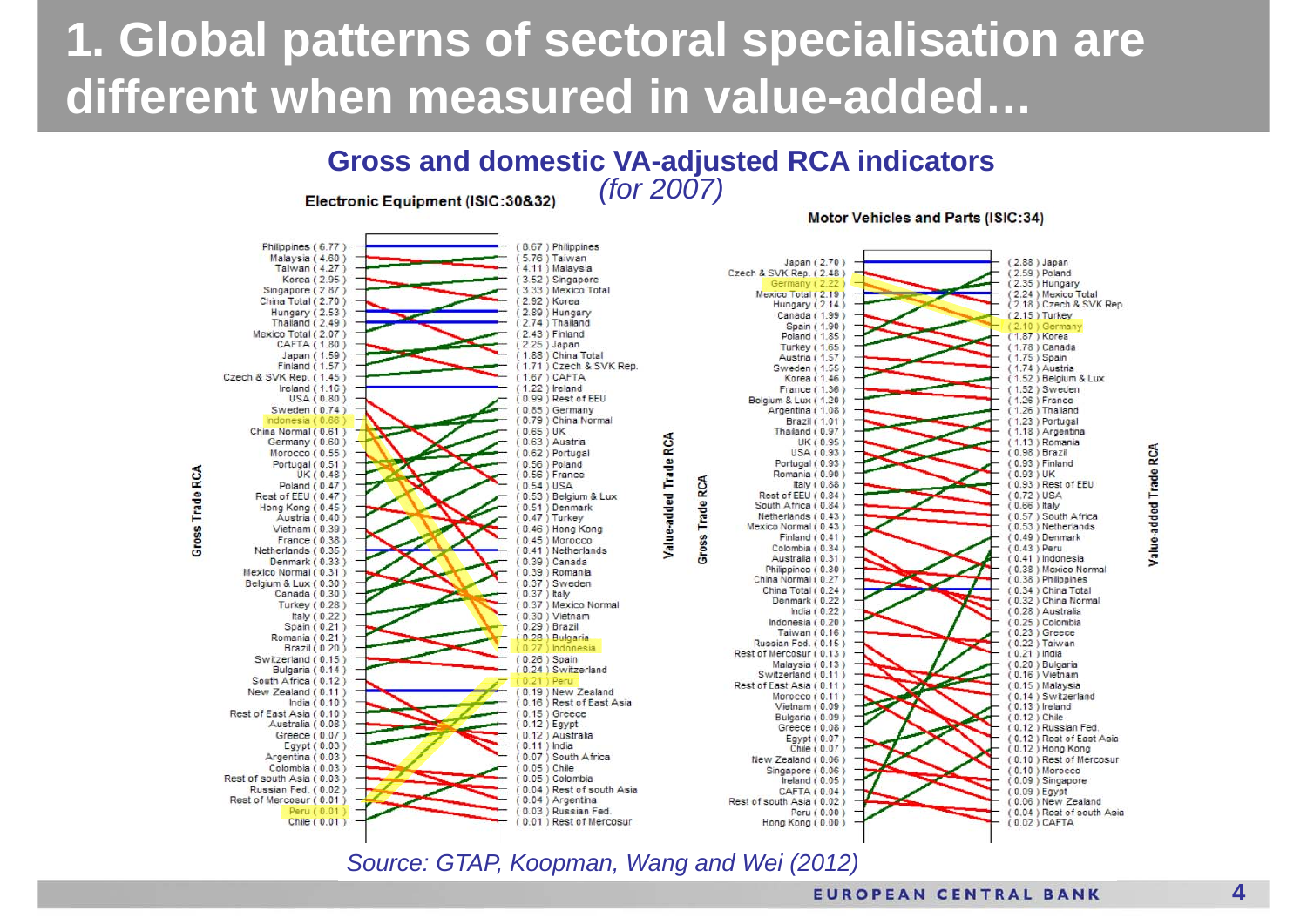# **2. It is important to be a good importer, but up to what extent?**

### → **Foreign VA is high and rising…**



*Source: WIOD, Amador, Cappariello and Stehrer*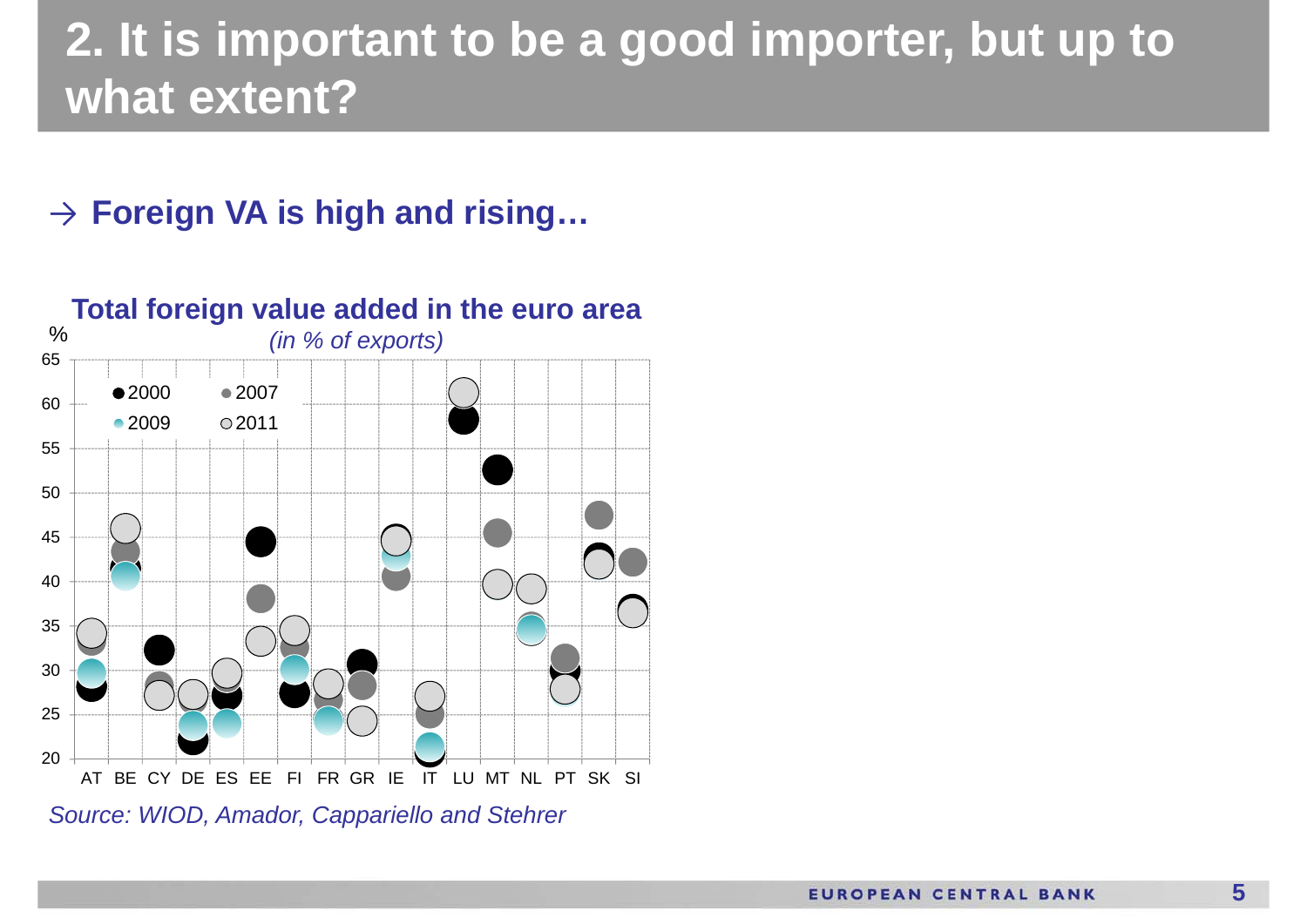# **3. Resilience of the EU, but is it mostly a regional affair?**







*Source: WIOD, Amador, Cappariello and Stehrer*

#### → **But the EU performance positive**

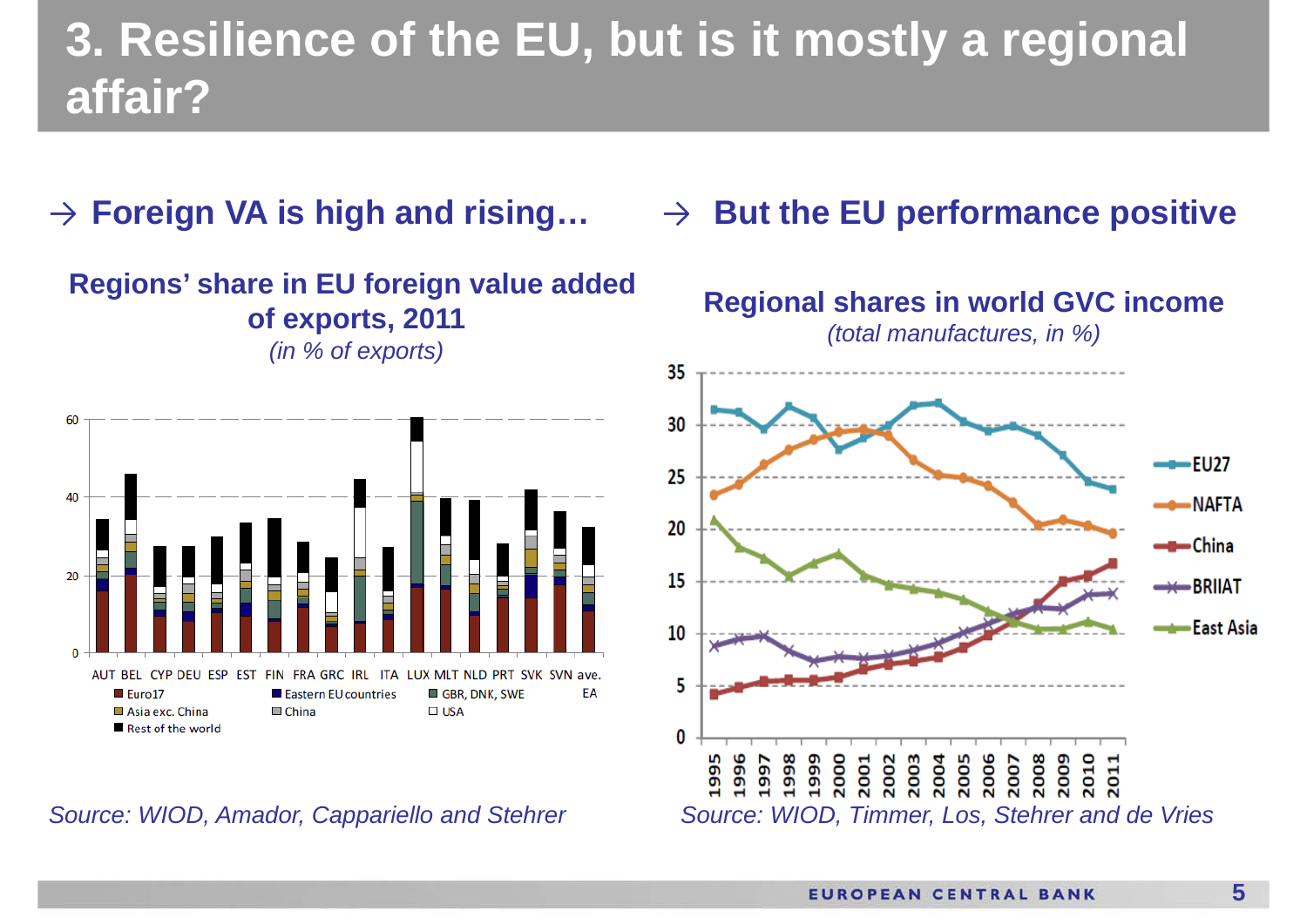## **5. Embodied services are increasingly relevant…**

- $\bullet$  **…in terms of overall industry value-added (Liu, Mattoo, Wang and Wei)**
- • **…as a share of employment (Timmer, Los, Stehrer and de Vries )**
- → **Many service activities are traded indirectly through manufacture trade.**
- → **To what extent is a statistical artefact to distinguish services from manufacturing?**
- → **What is the impact of non tradables on the performance of tradables?**

#### **Employment in the production chain of final manufactures, 1995 vs 2008**

*(by sector, in 1000s)*

|                       | Agri     |          | <b>Manuf Services</b> | <b>Total</b> |
|-----------------------|----------|----------|-----------------------|--------------|
| <b>Germany</b>        | $-161$   | $-666$   | 1,388                 | 561          |
| <b>France</b>         | $-96$    | $-423$   | 368                   | $-151$       |
|                       |          |          |                       |              |
| <b>United Kingdom</b> | $-128$   | $-1,148$ | $-347$                | $-1,624$     |
| <b>Italy</b>          | $-192$   | $-234$   | 517                   | 91           |
| <b>Spain</b>          | $-97$    | 185      | 353                   | 440          |
| all EU15              | $-1,149$ | $-2,758$ | 2,936                 | $-971$       |
| <b>Poland</b>         | $-468$   | 81       | 368                   | $-19$        |
| <b>Czech Republic</b> | $-59$    | 74       | 35                    | 50           |
| all EU12              | $-1,150$ | $-251$   | 580                   | $-820$       |
| <b>Total EU27</b>     | $-2,298$ | $-3,009$ | 3,517                 | $-1,791$     |

*Source: WIOD, Timmer, Los, Stehrer and de Vries*